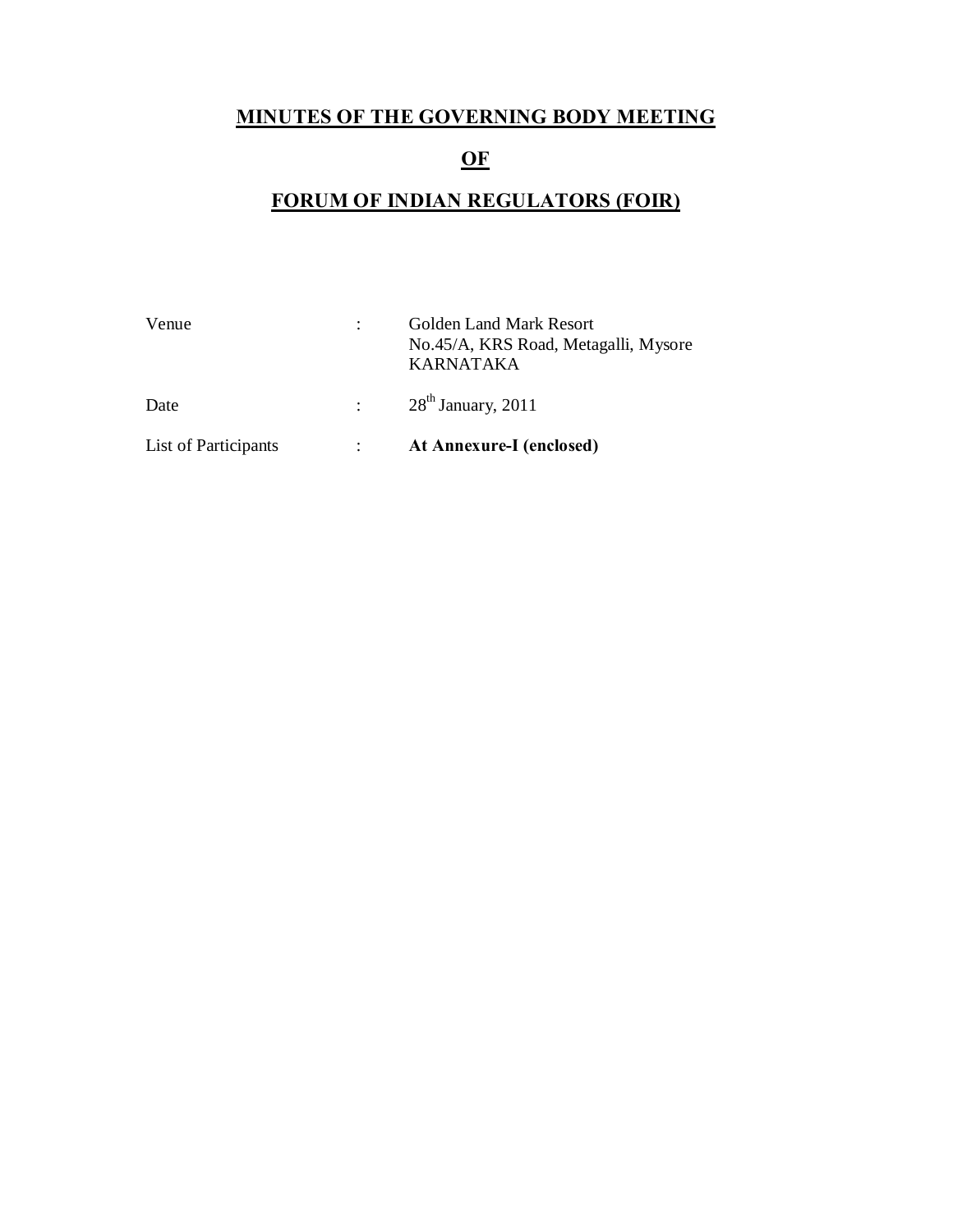Shri S.K. Chatterjee, Deputy Chief, Regulatory Affairs, Central Electricity Regulatory Commission (CERC) welcomed all the members present at the Governing Body Meeting. This was followed by a presentation by Shri S.K. Chatterjee on the recommendations and comments received from the members of the Working Group on **"Recommending measures to expedite implementation of the recommendations of the Administrative Reforms Commission-II"**. After discussions, the members evolved the following consensus on the recommendations of the Working Group:

**Recommendations of ARC-II:** *Setting up of a Regulator should be preceded by a detailed review to decide whether the policy regime in the concerned sector is such that a Regulator would be better placed to deliver the policy objectives of the Department concerned.* 

*Consensus***:** It was finalized that the review should not be left to the Department/Ministry concerned alone but it should be undertaken by a broad based group. Such a group should represent diverse interests involved. The review should result in the outline of the proposed Regulatory Body. The line Ministry should then process the implementation of the concept so evolved.

**Recommendations of ARC-II:** *In addition to the statutory framework which underpins the interface between the Government and the Regulatory Body, each Ministry/Department should evolve a 'Management Statement' outlining the objectives and roles of each Regulator and the guidelines governing their interaction with the Government. This would guide both the Government Department and the Regulator.* 

#### *Consensus***:**

- i. The Management Statement should be like a vision statement and should include the roles of the Government as well as the Regulators in the development of the sector. It should chart out the measures to be taken by the Government and the Regulators towards furthering of reforms and promoting investment in the respective sector. A Management Statement should not be drawn on the lines of a MoU between an Administrative Ministry and a Public Sector Undertaking, and should incorporate the stakeholder expectations as well.
- ii. The concerned Regulatory Body should be mandatorily consulted during the process of policy formulation. Such a process has been provided in the Electricity Act.
- iii. A Management Statement should be jointly evolved by the Secretary of the Ministry concerned and the Head of the Regulatory Body. Functional level regular interaction (between Secretary of the Regulatory Body and the Joint Secretary of the Ministry concerned) should be institutionalized to exchange the latest developments and emerging issues.
- iv. Informal interaction between the Regulatory Body and the Minister Incharge would also be desirable.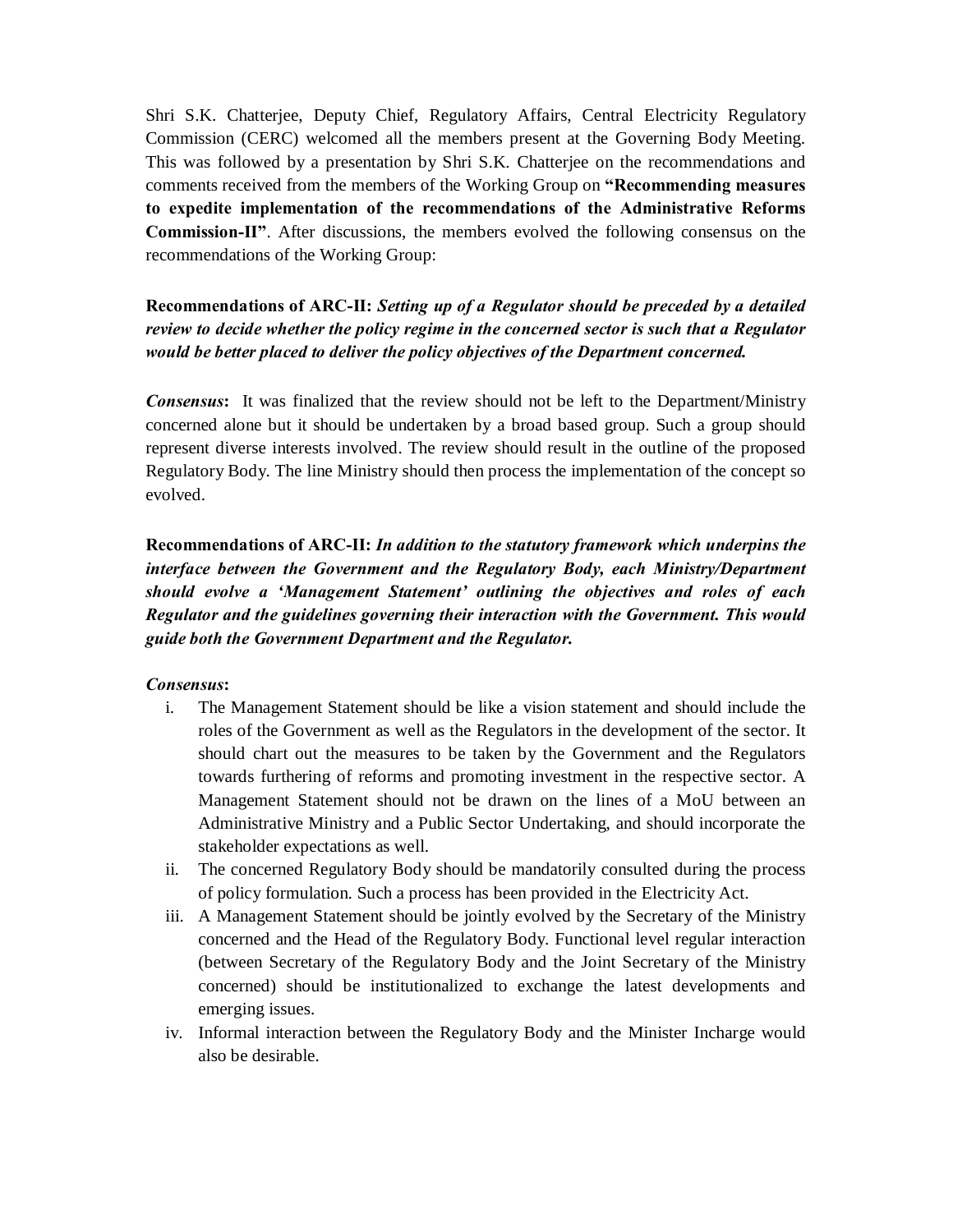**Recommendations of ARC-II:** *There is need for greater uniformity in the terms of appointment, tenure and removal of various Regulatory Authorities considering these have been set up with broadly similar objectives and functions and should enjoy the same degree of autonomy. The initial process of appointment of Chairman and Board Members should be transparent, credible and fair.* 

*The appointment of the Chairman and Board Members for all such Regulatory Authorities should be done by the Union/State Governments after an initial screening and recommendation of a panel of names by the Selection Committee. The composition of the Selection Committee should be defined in the respective Acts and may broadly follow the pattern laid down in the Electricity Regulatory Commission Act.* 

*Consensus***:** A broad based Selection Committee as provided for CERC in the Electricity Act, 2003 and also recommended by the Sixth Pay Commission should be adopted in all the cases, including the state level Regulatory Bodies. For the selection of a Member of a Regulatory Authority, Chairperson of that Authority may be consulted on lines of the practice followed by Public Enterprises Selection Board (PESB).

## **Recommendations of ARC-II:** *The tenure of the Chairmen and Board Members could also be made uniform preferably three years or 65 years of age whichever is earlier.*

### *Consensus***:**

- i. The length of tenure and the upper age limit for retirement should be same for members with judicial background and other members. A five-year tenure with the age limit of 67 years may be adopted in all cases. There should be no provision of re-appointment in the same Regulatory Body with the objective of ensuring autonomy and independence.
- ii. The restriction on post-retirement job should be according to the provisions of the Competition Commission of India (CCI) Act and this restriction should be for one year only. There should be no discretion of relaxing this restriction with government approval. No government appointment should be permitted within this one year.

**Recommendations of ARC-II:** *Legal provisions regarding removal of Board Members should be made uniform while at the same time ensuring sufficient safeguards against arbitrary removal. This could be achieved by allowing removal by the Union Government only on fulfillment of certain conditions as laid down in Section 6 of IRDA Act with the additional safeguard that a removal for abuse of power shall be preceded by an enquiry and consultation with Union Public Service Commission (UPSC).* 

**Consensus:** Consultation with UPSC is not relevant. The inquiry in any case should be through an independent authority. For example, Chairperson, Appellate Tribunal is the inquiring authority in complaints against Chairperson/Members of the Electricity Regulatory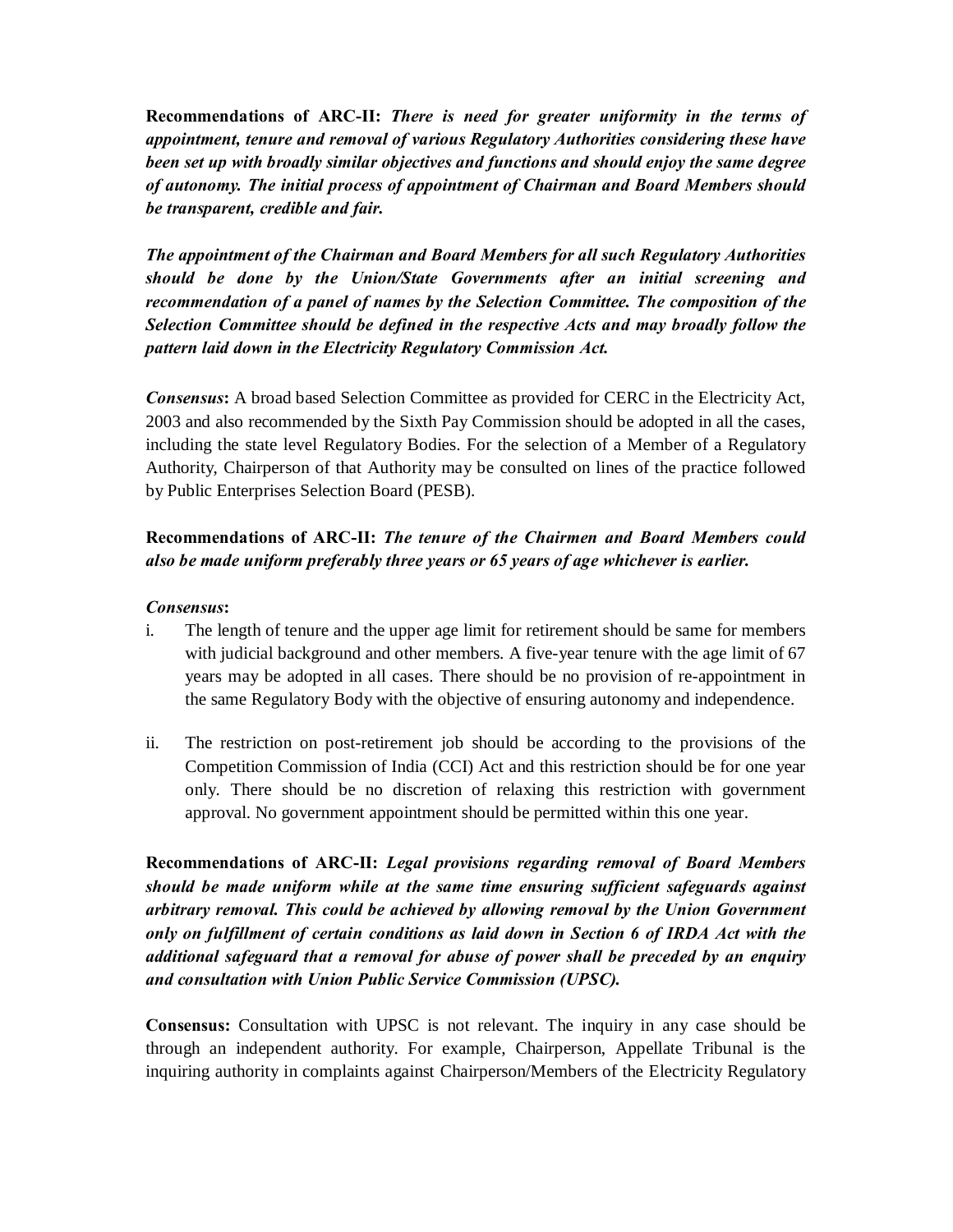Commissions. On lines of the provisions of the Electricity Act, 2003, the procedure for inquiry should be laid down through the rules to be framed by the line Ministry.

## **Recommendations of ARC-II:** *Parliamentary oversight of Regulators should be ensured through the respective Departmentally Related Standing Parliamentary Committees.*

#### *Consensus***:**

- i. On regulatory issues, a separate Parliamentary Committee should exercise oversight.
- ii. The interaction between the Parliamentary Committee and the Regulator should be direct and not through the Ministry and neither in the presence of the officers of the Ministry.
- iii. The practice of seeking comments of the Regulators through Ministry needs to be discontinued.
- iv. The Parliamentary Committees should not discuss individual cases.

**Recommendations of ARC-II:** *A body of reputed outside experts should propose guidelines for periodic evaluation of the independent Regulators. Based on these guidelines, Government in consultation with respective Departmentally Related Standing Committee of the Parliament should fix the principles on which the Regulators should be evaluated. The annual reports of the Regulators should include a report on their performance in the context of these principles. This report should be referred to the respective Parliamentary Committee for discussion.* 

*Each statute creating a Regulator should include a provision for an impact assessment periodically by an external agency. Once the objective of creating a level playing field is achieved, the intervention of the Regulators could be reduced in a phased manner ultimately leading either to their abolition or to convergence with other Regulators.* 

#### *Consensus***:**

- i. The model of NARUC may be used for assessment of the performance of Regulators. Peer review through a body like FOIR may also be explored.
- ii. A presentation on the annual report of the Regulatory Body should be made by the Chairman of the Regulatory Body to the Parliamentary Committee.

**Recommendations of ARC-II:** *There is need to achieve greater uniformity in the structure of Regulators. The existing coordination mechanisms such as the Committee of Secretaries/Cabinet committees, assisted Secretary (Coordination) could easily ensure that the institutional framework for all Regulators follow, by and large, a uniform pattern.* 

*Consensus***:** In order to ensure autonomy to the Regulators, it was decided that uniform guidelines in the following matters may be framed afresh by the Cabinet Secretariat after taking into account the above suggestions of bodies like FOIR.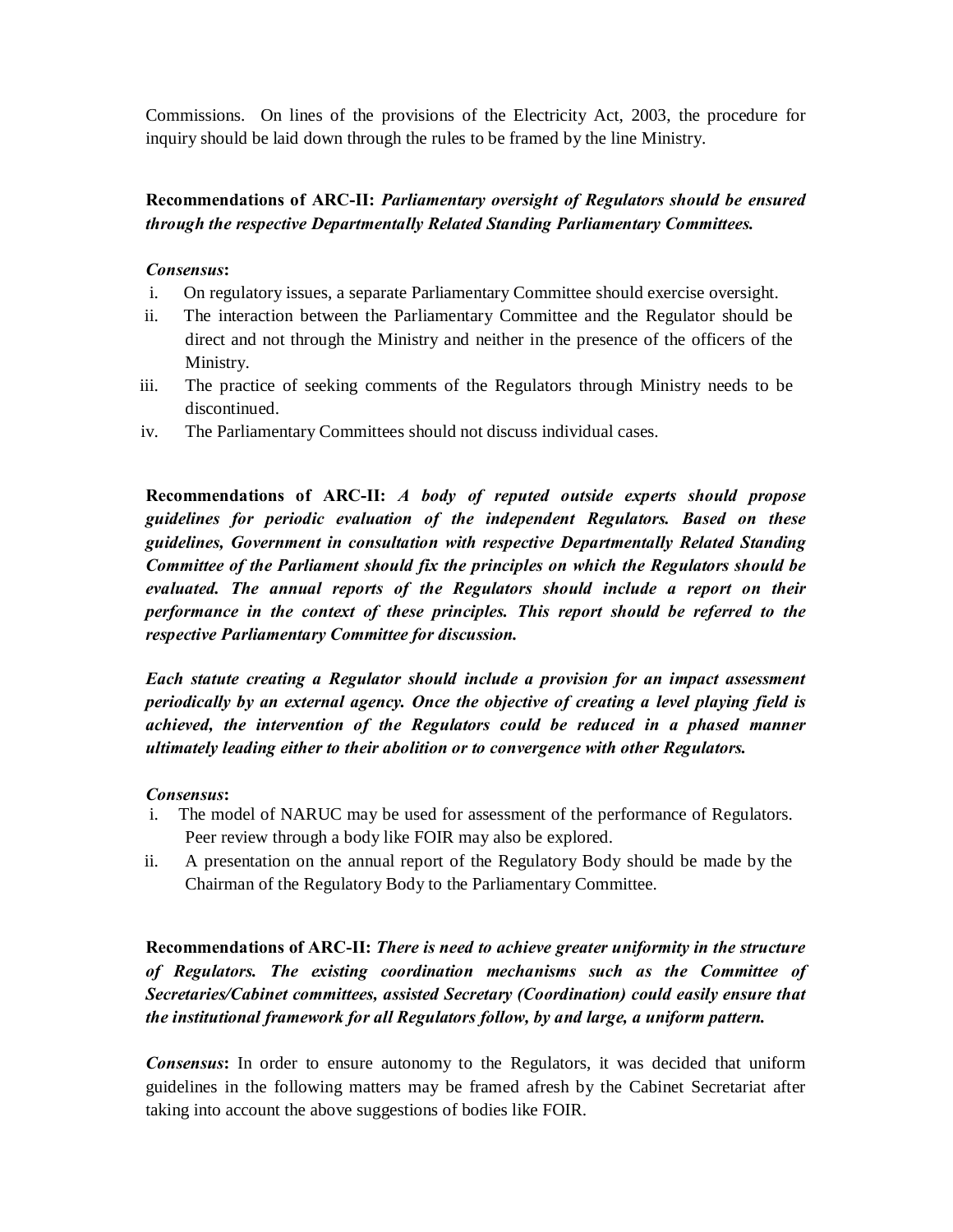- i. The pay and other emoluments of the Regulators including the provision of house and transport in major cities.
- ii. On lines of the recommendations of the Sixth Pay Commission, there should be periodic revision of salary of Chairperson and Members and automatic half yearly revision of the consolidated pay should be allowed after factoring in the percentage increase in the Dearness Allowance extended to government employees at the end of every sixth month.
- iii. Pay structure for staff.
- iv. Financial autonomy through Regulatory funds and appropriate power to levy fees.
- v. Procedure for approval of the government to proposals of foreign travel by the Regulators.
- vi. The modalities of interaction with Comptroller and Auditor General (CAG) and Central Vigilance Commission (CVC).

Regarding the interface with CAG, the Working Group agreed that the provision of Section 40 of the PNGRB Act should be adopted. This Section makes a specific exclusion to the effect that CAG would not audit the regulatory decision in individual cases which are appealable or the Regulations which are in nature of subordinate legislation. A similar formulation has been suggested in the model Regulatory Bill circulated by the Planning Commission.

The Meeting ended with a vote of thanks to the Chair.

\*\*\*\*